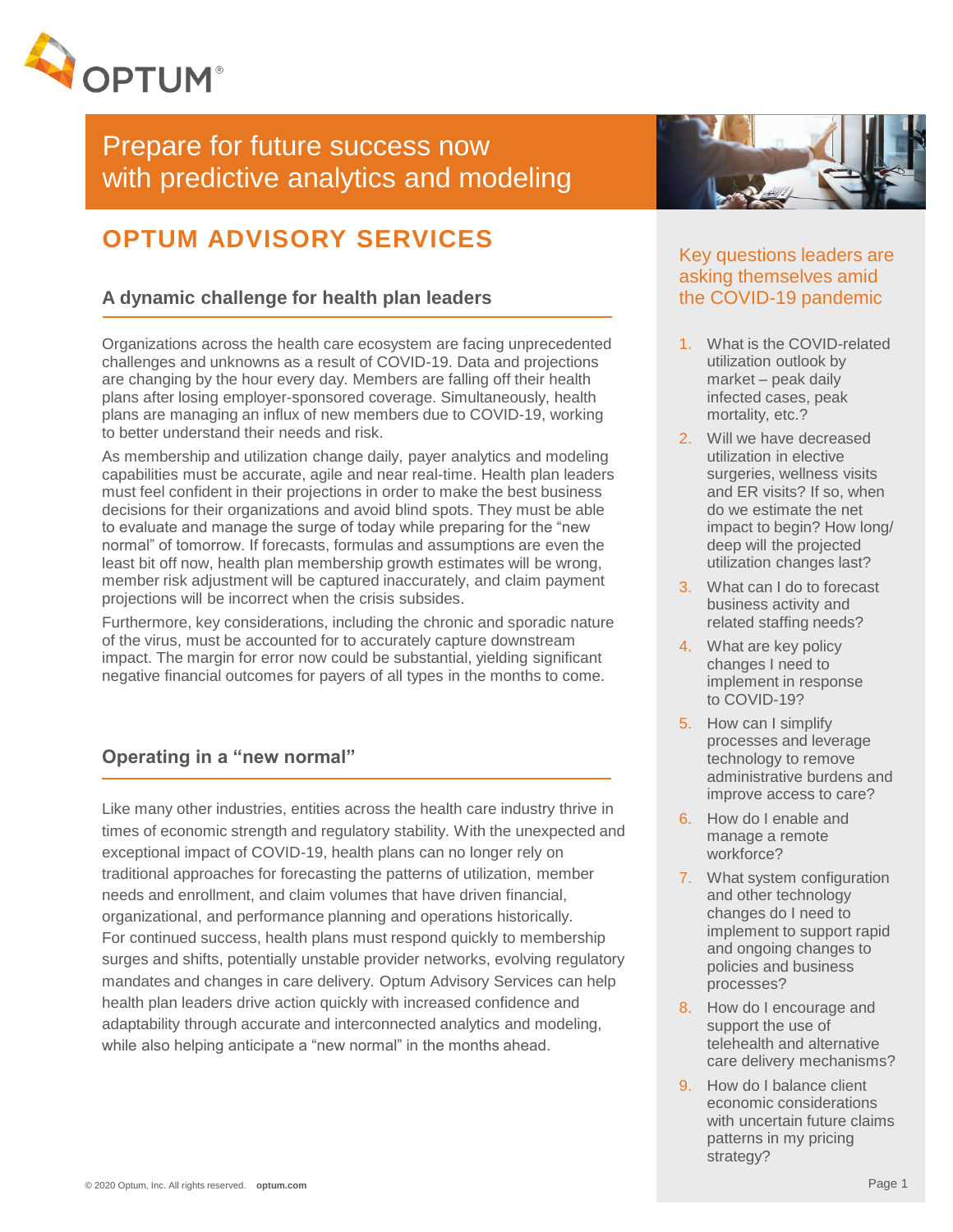## **OPTUM ADVISORY SERVICES**

## **How Optum Advisory Services can help**

#### Understand and evaluate the surge in your market

#### **Determine the timing**

- Track initial cases
- Consider public policy implementation

#### **Gauge the magnitude**

- Weigh rigor of public policies
- Track membership mobility and population density changes
- Account for testing variability and change in R-naught over time
- Implement network sustainability strategies (provider network liquidity/sustainability/leakage)

#### Manage utilization changes and services disruption

#### **Evaluate postponed services**

- Specific elective surgeries
- Wellness visits
- Specific screenings and diagnostics

### **Realize/refine new services needed**

- COVID-19 testing and office visits
- Virtual visits
- COVID-19 ER visits
- COVID-19 hospitalizations and ICU/ ventilator usage

## **Our overarching framework**

#### **INFECTION RATE MODELING**

**Cost/utilization estimates**  using data customized for your population.

#### **IMPACT MODELING**

**Revenue and administrative expense implication estimates** using data customized for your population.

#### [© 2020 Optum, Inc. All rights reserved.](http://www.optum.com/) **optum.com** Page 2

## *Assess the surge Rebound post-surge*

### Transition to a "new normal"

#### **Anticipate membership impact**

- Characterize impact on movement between LOBs due to lay-offs/furloughs
- Use SDOH metrics to gauge member amenability to outreach activities
- Address workforce changes

#### **Quantify financial impact**

- Identify gaps in risk scores and data
- Calculate impact of renegotiation of risksharing arrangements
- Determine effects of telehealth transition and reduction in in-person PCP visits on medical costs, value-based contracts and PCP management

#### **Measure risk adjustment impact**

- Evaluate RAF impact from deferred elective services
- Estimate chart review decreases

#### Prepare for the next surge

#### **Track member shifts**

- Stratify high-risk members and identify susceptible populations
- Plan care coordination activities

#### **Forecast projections**

- Predict virtual visit utilization
- Implement lessons learned for improved partnerships/collaboration and network optimization
- Estimate endemic level and seasonal infection rates of COVID-19 and associated costs and pricing impact

### Our multi-dimensional approach enables you to make swift, data-enabled decisions to address the COVID-19 impact on your health plan.

#### **SCENARIO MODELING**

**Scenario modeling customized**  for your market and your needs, such as:

- Plan membership distribution by county, age/gender
- Sensitivity testing on 2nd surge implications based on 1st wave R-naughts and potential 2nd wave scenarios
- Utilization sensitivities
- Operational sensitivities